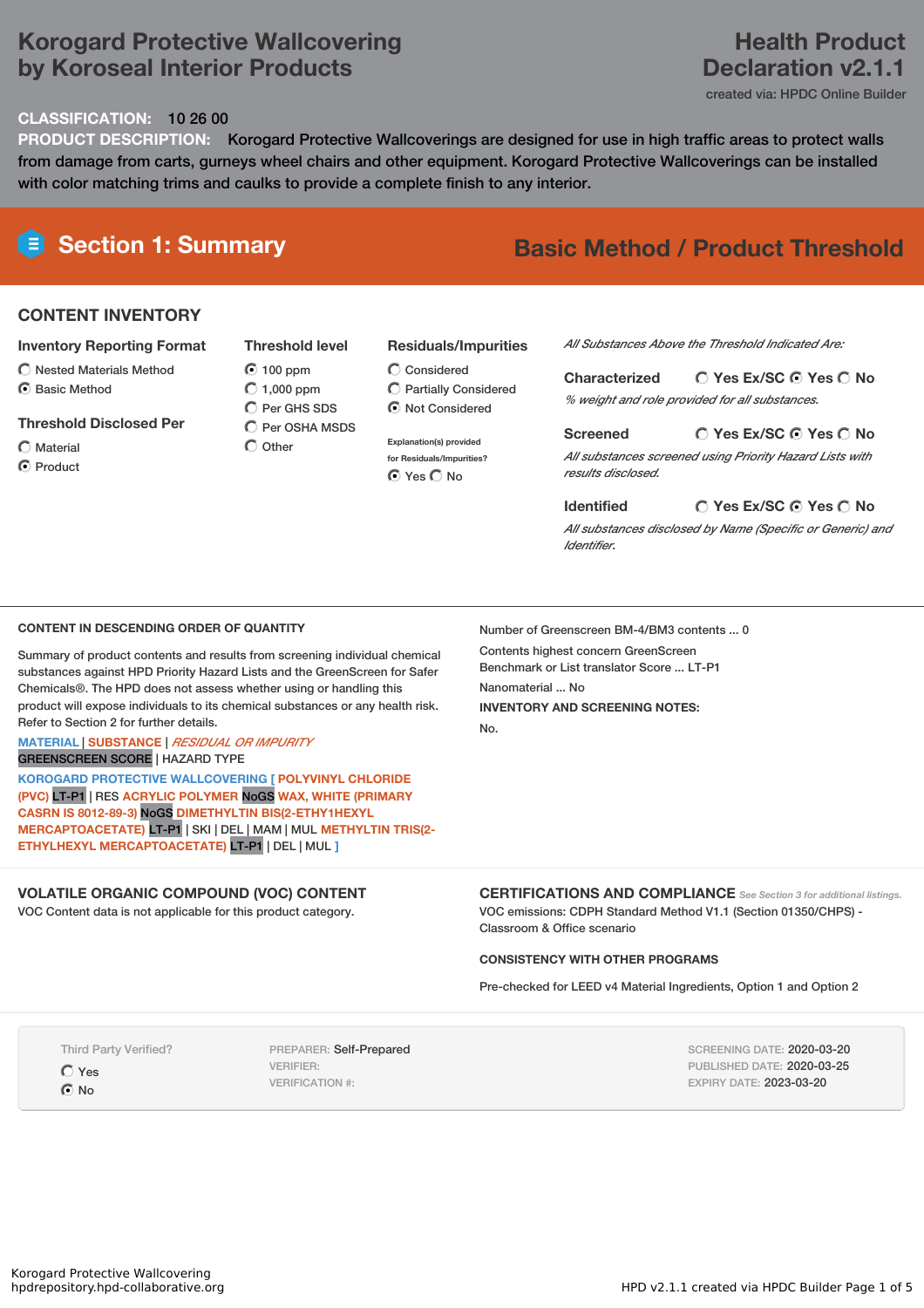This section lists contents in a product based on specific threshold(s) and reports detailed health information including hazards. This *HPD uses the inventory method indicated above, which is one of three possible methods:*

- *Basic Inventory method with Product-level threshold.*
- *Nested Material Inventory method with Product-level threshold*
- *Nested Material Inventory method with individual Material-level thresholds*

Definitions and requirements for the three inventory methods and requirements for each data field can be found in the HPD Open *Standard version 2.1.1, available on the HPDC website at: [www.hpd-collaborative.org/hpd-2-1-1-standard](https://www.hpd-collaborative.org/hpd-2-1-1-standard)*

# **KOROGARD PROTECTIVE WALLCOVERING**

PRODUCT THRESHOLD: 100 ppm **RESIDUALS AND IMPURITIES CONSIDERED:** No

RESIDUALS AND IMPURITIES NOTES: Korogard Protectie Wallcoverings have limited residuals and impurities.

OTHER PRODUCT NOTES:

| <b>POLYVINYL CHLORIDE (PVC)</b><br>ID: 9002-86-2               |                        |                                     |                 |                            |  |
|----------------------------------------------------------------|------------------------|-------------------------------------|-----------------|----------------------------|--|
| HAZARD SCREENING METHOD: Pharos Chemical and Materials Library |                        | HAZARD SCREENING DATE: 2020-03-20   |                 |                            |  |
| %: 60.00 - 100.00                                              | $GS: LT-PI$            | RC: None                            | NANO: <b>No</b> | <b>ROLE:</b> Core material |  |
| <b>HAZARD TYPE</b>                                             | AGENCY AND LIST TITLES | WARNINGS                            |                 |                            |  |
| <b>RESPIRATORY</b>                                             | AOEC - Asthmagens      | Asthmagen (Rs) - sensitizer-induced |                 |                            |  |
|                                                                |                        |                                     |                 |                            |  |

SUBSTANCE NOTES:

| <b>ACRYLIC POLYMER</b>                                         |                                                                |                                   |                                   | ID: 9063-87-0                                  |
|----------------------------------------------------------------|----------------------------------------------------------------|-----------------------------------|-----------------------------------|------------------------------------------------|
|                                                                | HAZARD SCREENING METHOD: Pharos Chemical and Materials Library |                                   | HAZARD SCREENING DATE: 2020-03-20 |                                                |
| %: $10.00 - 30.00$                                             | GS: NoGS                                                       | RC: None                          | NANO: No                          | ROLE: Core material                            |
| <b>HAZARD TYPE</b>                                             | <b>AGENCY AND LIST TITLES</b>                                  | WARNINGS                          |                                   |                                                |
| None found                                                     |                                                                |                                   |                                   | No warnings found on HPD Priority Hazard Lists |
| <b>SUBSTANCE NOTES:</b>                                        |                                                                |                                   |                                   |                                                |
|                                                                |                                                                |                                   |                                   |                                                |
| WAX, WHITE (PRIMARY CASRN IS 8012-89-3)                        |                                                                |                                   |                                   | ID: 8033-51-0                                  |
| HAZARD SCREENING METHOD: Pharos Chemical and Materials Library |                                                                | HAZARD SCREENING DATE: 2020-03-20 |                                   |                                                |
| %: $1.00 - 5.00$                                               | GS: NoGS                                                       | RC: None                          | NANO: NO                          | ROLE: Binder                                   |
| <b>HAZARD TYPE</b>                                             | <b>AGENCY AND LIST TITLES</b>                                  | WARNINGS                          |                                   |                                                |
| None found                                                     |                                                                |                                   |                                   | No warnings found on HPD Priority Hazard Lists |
| ad Barrier attice MM all construction                          |                                                                |                                   |                                   |                                                |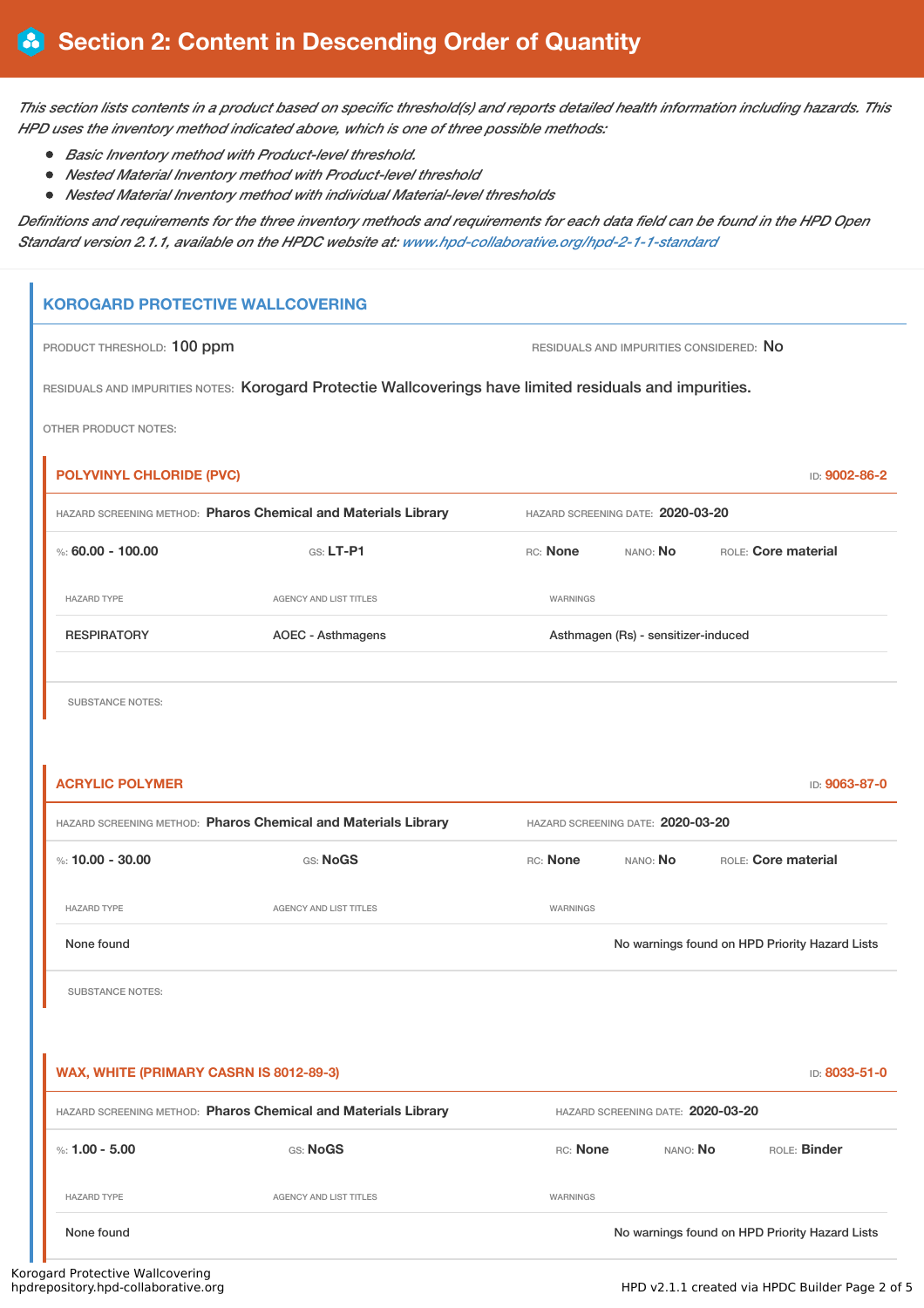## **DIMETHYLTIN BIS(2-ETHY1HEXYL MERCAPTOACETATE)** ID: **57583-35-4**

| HAZARD SCREENING METHOD: Pharos Chemical and Materials Library |                                                                          | HAZARD SCREENING DATE: 2020-03-20 |                                   |  |
|----------------------------------------------------------------|--------------------------------------------------------------------------|-----------------------------------|-----------------------------------|--|
| $G.S.$ LT-P1                                                   | RC: None                                                                 | NANO: No                          | ROLE: Binder                      |  |
| <b>AGENCY AND LIST TITLES</b>                                  | WARNINGS                                                                 |                                   |                                   |  |
| EU - GHS (H-Statements)                                        | H317 - May cause an allergic skin reaction                               |                                   |                                   |  |
| EU - GHS (H-Statements)                                        | H361d - Suspected of damaging the unborn child                           |                                   |                                   |  |
| EU - GHS (H-Statements)                                        | H372 - Causes damage to organs through prolonged or<br>repeated exposure |                                   |                                   |  |
| German FEA - Substances Hazardous to<br>Waters                 |                                                                          |                                   |                                   |  |
|                                                                |                                                                          |                                   | Class 3 - Severe Hazard to Waters |  |

SUBSTANCE NOTES:

| <b>METHYLTIN TRIS(2-ETHYLHEXYL MERCAPTOACETATE)</b><br>ID: 57583-34-3 |                                                |                                                |                                   |              |
|-----------------------------------------------------------------------|------------------------------------------------|------------------------------------------------|-----------------------------------|--------------|
| HAZARD SCREENING METHOD: Pharos Chemical and Materials Library        |                                                |                                                | HAZARD SCREENING DATE: 2020-03-20 |              |
| %: $0.20 - 2.00$                                                      | $GS: LT-P1$                                    | RC: None                                       | NANO: No                          | ROLE: Binder |
| <b>HAZARD TYPE</b>                                                    | AGENCY AND LIST TITLES                         | WARNINGS                                       |                                   |              |
| <b>DEVELOPMENTAL</b>                                                  | EU - GHS (H-Statements)                        | H361d - Suspected of damaging the unborn child |                                   |              |
| <b>MULTIPLE</b>                                                       | German FEA - Substances Hazardous to<br>Waters | Class 2 - Hazard to Waters                     |                                   |              |

SUBSTANCE NOTES: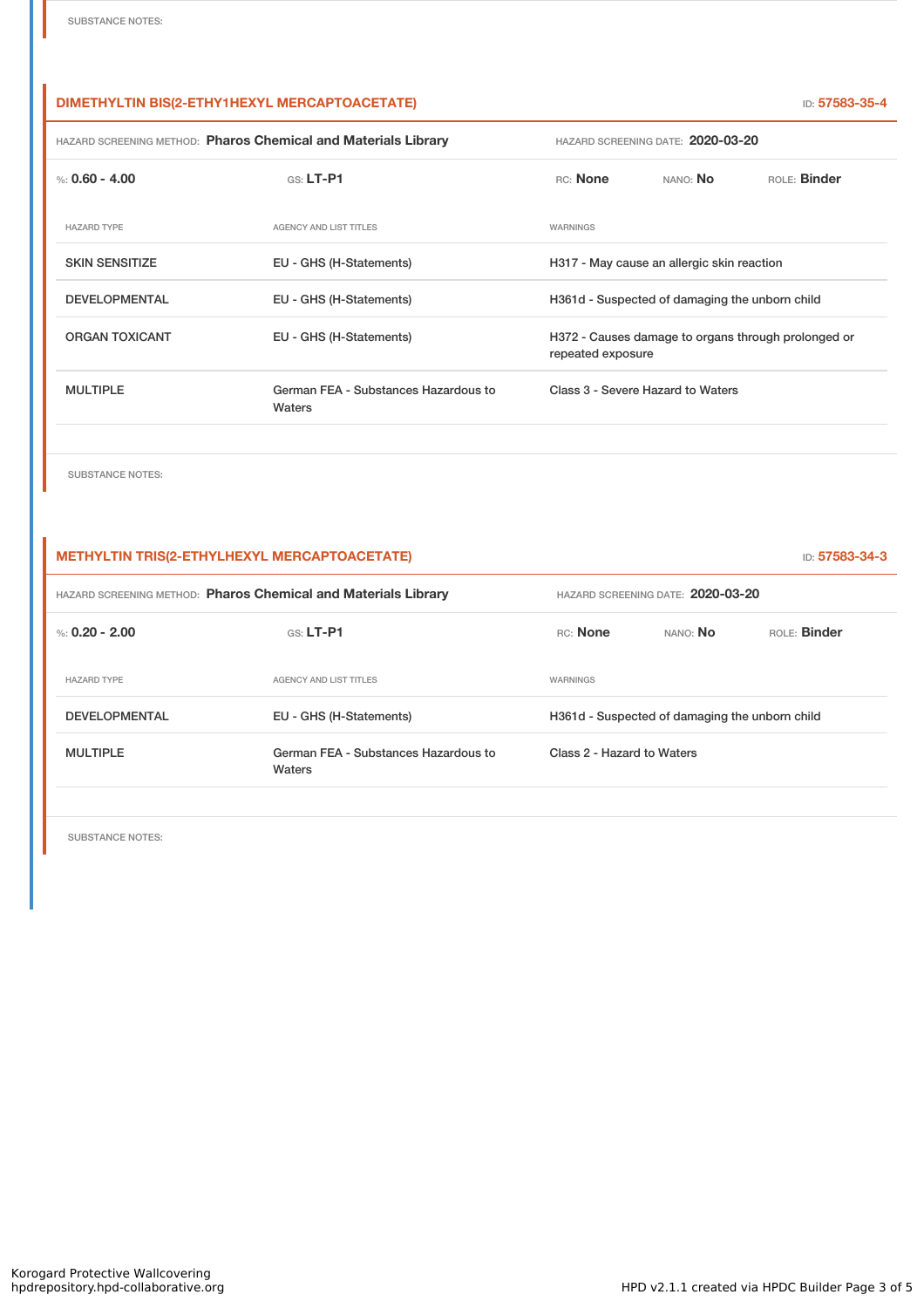This section lists applicable certification and standards compliance information for VOC emissions and VOC content. Other types of *health or environmental performance testing or certifications completed for the product may be provided.*

| <b>VOC EMISSIONS</b>                                                                                                                                                                                                                                                                                      | CDPH Standard Method V1.1 (Section 01350/CHPS) - Classroom &<br>Office scenario |                     |                                                              |  |
|-----------------------------------------------------------------------------------------------------------------------------------------------------------------------------------------------------------------------------------------------------------------------------------------------------------|---------------------------------------------------------------------------------|---------------------|--------------------------------------------------------------|--|
| CERTIFYING PARTY: Third Party<br>APPLICABLE FACILITIES: Korogard Protective<br><b>Wallcoverings were tested to CDPH Standard</b><br>Method V1.1 - Classroom and Office scenarios,<br>and passed the testing. The testing was<br>performed by Berkeley Analytical Laboratories.<br><b>CERTIFICATE URL:</b> | <b>ISSUE DATE: 2014-</b><br>$02 - 05$                                           | <b>EXPIRY DATE:</b> | CERTIFIER OR LAB: Berkeley<br><b>Analytical Laboratories</b> |  |

CERTIFICATION AND COMPLIANCE NOTES:

# **Section 4: Accessories**

This section lists related products or materials that the manufacturer requires or recommends for installation (such as adhesives or fasteners), maintenance, cleaning, or operations. For information relating to the contents of these related products, refer to their *applicable Health Product Declarations, if available.*

**KOROGARD HAS A WIDE OFFERING OF COLOR MATCHED MOLDING: J CAP, DIVIDER BARS, INSIDE AND OUTSIDER CORNER MOLDINGS TO PROVIDE A FINISHED APPEARANCE FOR KOROGARD PROTECTIVE WALLCOVERING.**

HPD URL: **https://koroseal.com/**

CONDITION WHEN RECOMMENDED OR REQUIRED AND/OR OTHER NOTES:

The Architect or Designer determines the use of accessory moldings.

# **Section 5: General Notes**

Korogard Protective Wallcoverings provide excellent impact resistance in high traffic areas and can be easily cleaned with a wide variety of cleaners. Korogard Protective Wallcoverings meet California Indoor Air Quality Specification 01350. The testing was conducted by Berkeley Analytical Laboratories.